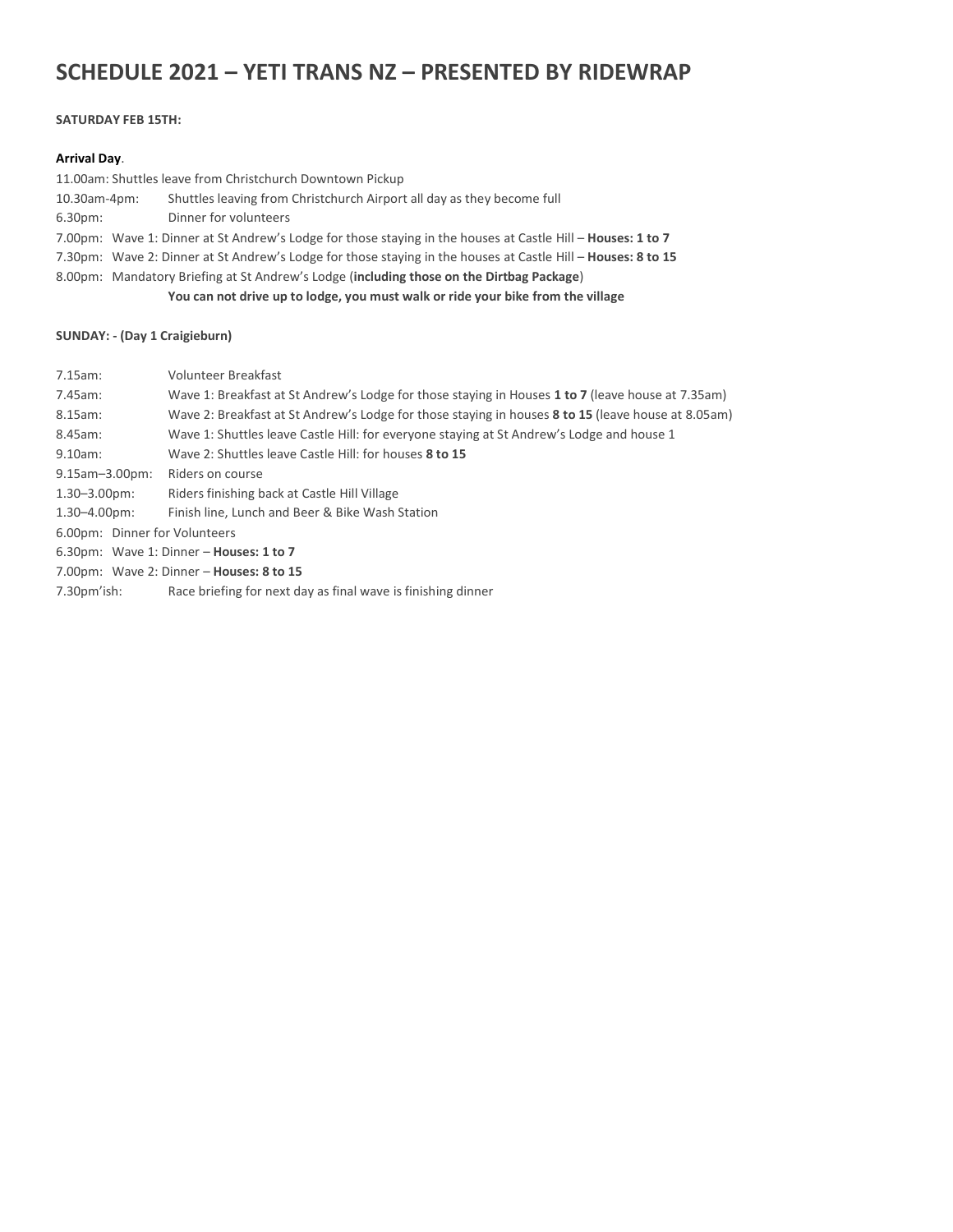#### **MONDAY - (Day 2 Craigieburn)**

| $6.15$ am: | Volunteers                                                 |
|------------|------------------------------------------------------------|
| $6.40$ am: | Wave 1: Breakfast – Houses 1 to 7 (leave house at 6.30am)  |
| 7.00am:    | Wave 2: Breakfast – Houses 8 to 15 (leave house at 6.50am) |

\*\* Take your day bag with change of clothes/shower stuff with you on the bus and leave it on the bus. Bus drivers will unload it at the finish line for you where you will have a chance to shower before the drive to Queenstown if you would like

#### **Wave 1: ALL Riders staying at 1 to 7**

|                                                                                 | $7.15$ am: | Have your luggage out front of your house and load into the Vans when they arrive             |
|---------------------------------------------------------------------------------|------------|-----------------------------------------------------------------------------------------------|
|                                                                                 |            | house 1: Just take yours out the main road, as cube truck is loading them 50m from your house |
|                                                                                 |            | house 2 $\omega$ 7.15, house 3,4 $\omega$ 7.25: Driver will come to your door                 |
|                                                                                 |            | house 5,6,7 be at end of culdersac with luggage ready                                         |
| 7.20am: Head over to shuttle and start loading bikes on the 2 x 22 Seater Buses |            |                                                                                               |
|                                                                                 |            | (have your change of clothes / day bag with you)                                              |
|                                                                                 |            |                                                                                               |

7.45am: Depart (or leave earlier if everyone is loaded and ready)

### **Wave 2: ALL Riders staying in house 8 to 15**

7.40am: Load your luggage on to Vans when they come by your house. Be ready!!! House 8,9,10,11,13 (van will be mid way on your street, take luggage to it and load) 7.50am: Head to shuttle area and start Loading bikes on Vans (**have your change of clothes / day bag with you)** 8.00am: Depart or when ever everyone is there!

| 8.00am-12pm:       | Riders on course                                                                                     |
|--------------------|------------------------------------------------------------------------------------------------------|
| 11.00-1.00pm:      | Riders finishing at Forest Lodge. Shower if you like, then load up vans for long drive to Queenstown |
| $12.00 - 1.00$ pm: | Shuttles leaving Forest Lodge to Queenstown (6-7+hr drive)                                           |
| $7.00 - 8.00$ pm:  | Arrive Queenstown                                                                                    |
| $8.00 - 9.00$ pm:  | Head straight to dinner when your bus arrives and you check into your accommodation                  |
|                    | ** NOTE: there is no briefing tonight as its done at the top of the hill the next morning            |

#### **TUESDAY – (Day 3 Queenstown)**

| 7.15am:           | Volunteers Breakfast                                                                                       |
|-------------------|------------------------------------------------------------------------------------------------------------|
| $7.45$ am:        | Wave 1: Breakfast for H, L, M                                                                              |
| $8.15$ am:        | Wave 2: Breakfast for I, J, K, N, W, Wallys                                                                |
| 8.40am:           | Start loading shuttles                                                                                     |
| 8.45am:           | The handful of slowest climbers to load in a van to leave 15 mins early                                    |
| 9.00am:           | ALL Shuttles leaving Pinewood Lodge together                                                               |
| $9.30$ am:        | Riders on course (everyone to reach the start of stage 1 for briefing before we start racing, 45min climb) |
| $3.00 - 5.30$ pm: | Riders finishing back at Pinewood (beer garden setup)                                                      |
| $3.30 - 5.30$ pm: | Shuttles leaving back to Pinewood Lodge (15min drive) – bike wash back at Pinewood                         |
| $6.30pm$ :        | Wave 1: Dinner for H, L, M                                                                                 |
| $7.00pm$ :        | Wave 2: Dinner for I, J, K, N, W, Wallys                                                                   |
| 7.30pm:           | Wave 3: Dinner G, H                                                                                        |
| 8.00pm:           | No briefing $-$ its done when you get off the shuttles the next day                                        |